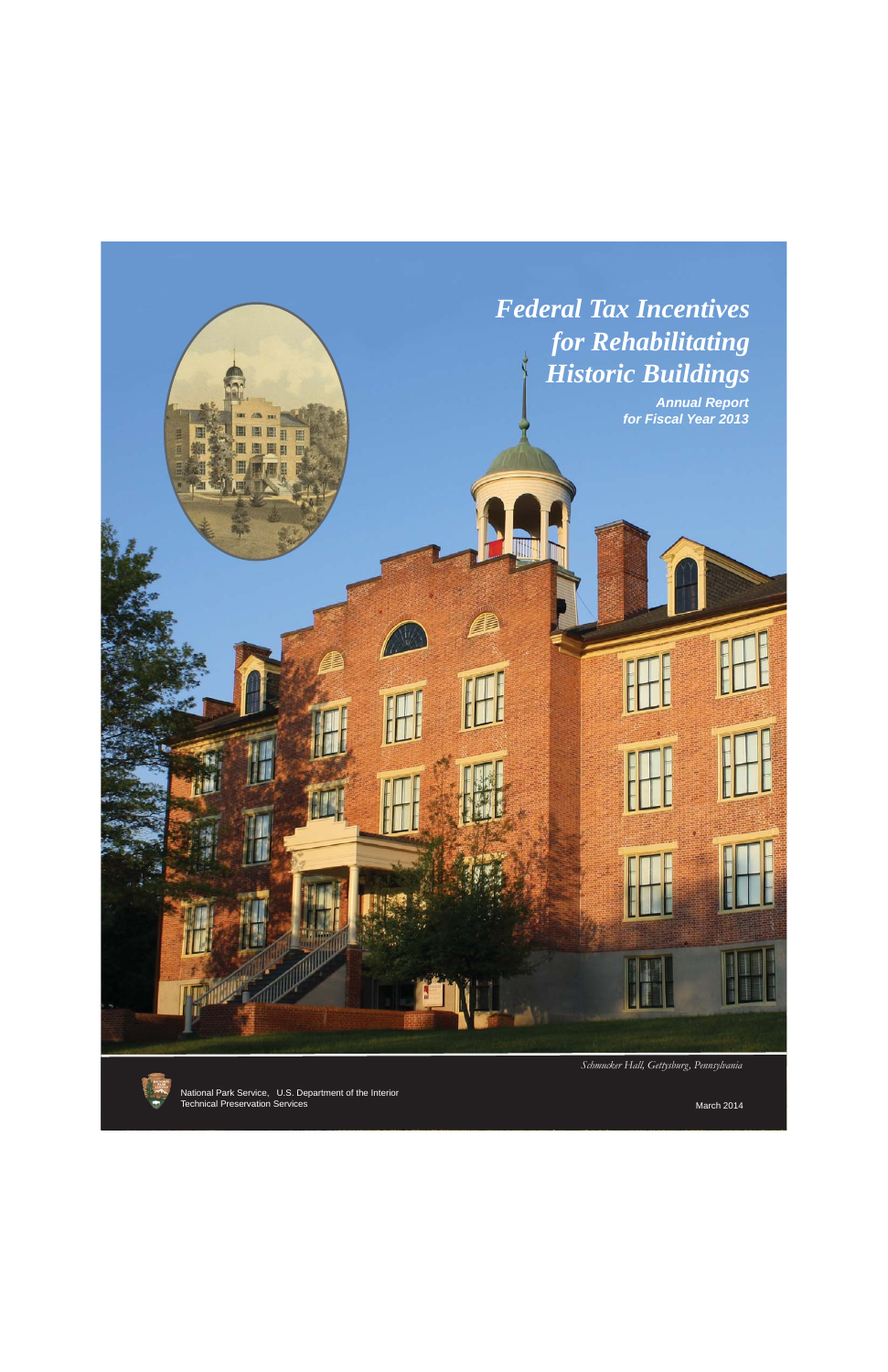# **Federal Tax Incentives for Rehabilitating Historic Buildings**

A Successful Federal/State Partnership Since 1976

*The Federal Historic Preservation Tax Incentives Program, administered by the National Park Service in partnership with the State Historic Preservation Offices, is the nation's most effective program to promote historic preservation and community revitalization through historic rehabilitation. With over 39,600 completed projects since its inception in 1976, the program has generated over \$69 billion in the rehabilitation of income-producing historic properties. The largest federal program specifi cally supporting historic preservation, the historic tax credit also generates much needed jobs, enhances property values in older communities, creates affordable housing, and augments revenue for Federal, state and local governments. The widely recognized program has been instrumental in preserving historic places that give cities, towns, and communities their special character.*

## **Job Creation Remains Strong**

Completed projects certified in FY 2013 created an estimated  $62,923$  jobs based on a National Park Service-funded study by the Rutgers University Center for Policy Research. From Main Streets to central cities, the federal tax credits are consistently a strong catalyst for job creation and economic growth.

## **FY 2013 at a glance**

- 1,155 proposed projects and \$6.73 billion in rehabilitation work approved
- 803 completed projects and \$3.39 billion in rehabilitation work certified
	- 62,923 jobs created by completed projects
- 7,097 new low and moderate income housing units / 25,121 new or renovated housing units overall

### **Serving the Community: New Uses for Historic Buildings**

**Fargo, North Dakota, and Detroit, Michigan**

The historic tax credit not only encourages the preservation and reuse of historic buildings, but it often helps provide new homes for community-based groups providing invaluable local services. Rehabilitating historic buildings and serving those in need can go hand-in-hand, helping to strengthen and revitalize older communities, towns, and cities.

Family HealthCare in Fargo, North Dakota, was formed 20 years ago to improve community access to healthcare. As their services grew over time at scattered locations, consolidation to a more central location became a priority in order to best serve those most in need. In 2011 Family HealthCare acquired the historic **Pence Automobile** 

**Company Warehouse**, listed in the National Register, and three smaller adjacent buildings and undertook a \$7 million rehabilitation project in under 18 months, saying "It fit perfectly with our mission because it allowed us to treat this forgotten building with dignity and respect, creating a tribute to the health and wellness of our community." The high ceilings, large window openings, terrazzo floor, and the original pink marble staircase were all historic features that the new owners capitalized on while creating their new medical center.

Built in 1929 as offices and distribution center for telephone and communication supplies, the **Michigan Bell & Western Electric Warehouse** provided essential communication services to Detroit and surrounding areas. The Neighborhood Services Organization (NSO), a communitybased human service organization, acquired the building and began a \$48 million rehabilitation in 2011 to create permanent supportive housing for the formerly homeless. With the grand opening of the NSO Bell Building in the fall of 2013, NSO now provides 155 one-bedroom units with onsite supportive services for the formerly homeless. Serving a critical need in the community within a newly rehabilitated historic building, NSO



Pence Automobile Company Warehouse, Fargo, ND Photo: Michael J. Burns Architects, Ltd.



Michigan Bell & Western Electric Warehouse, Detroit, MI Photo: NPS file

has created an award-winning project, certified by the National Park Service for the Federal historic tax credit.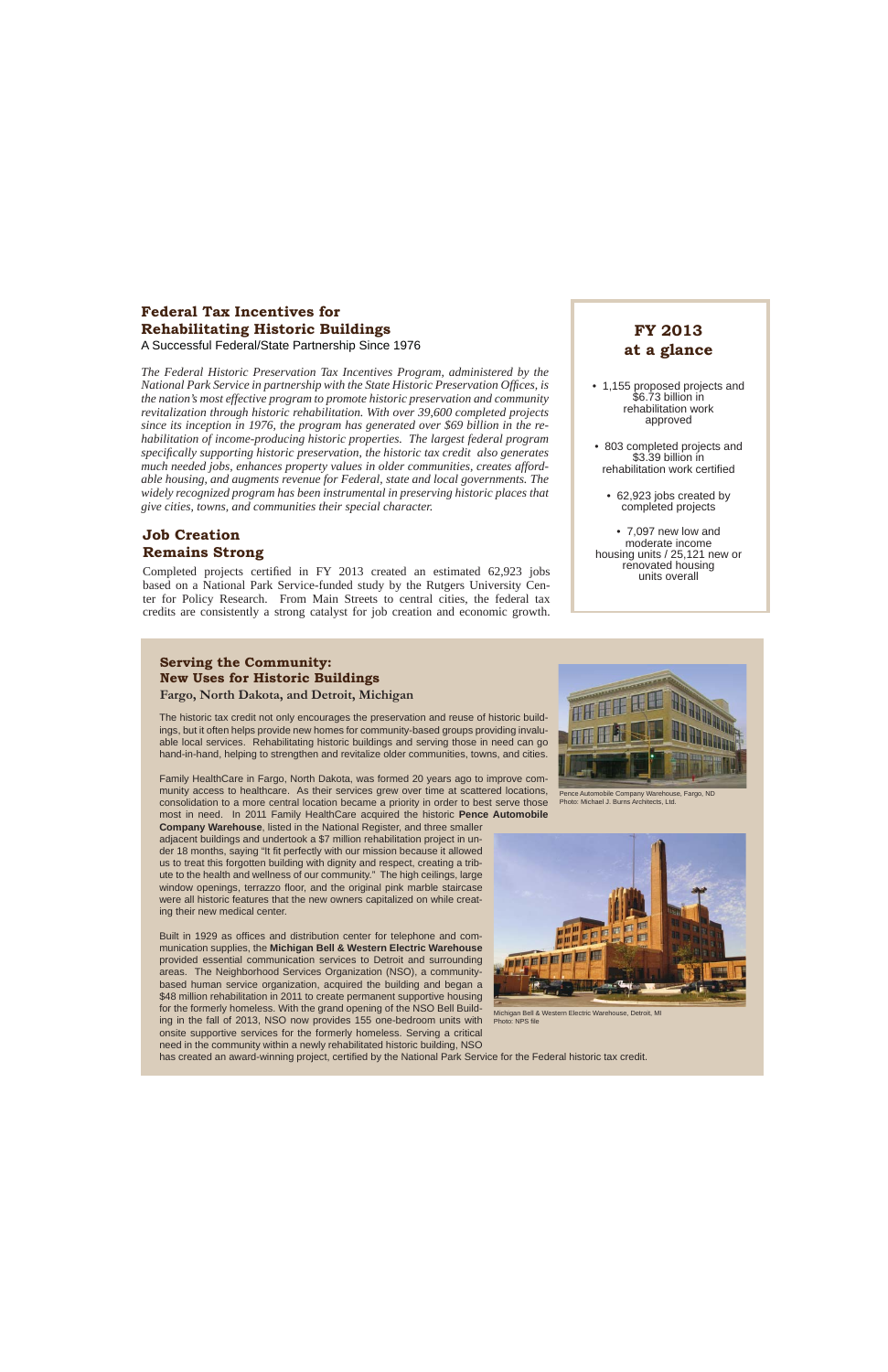### **Over \$6.7 Billion Investment in Historic Rehabilitation**

While the historic preservation tax credits encourage the rehabilitation of historic buildings of national, state, and local significance, they also stimulate major private investment in our older, disinvested neighborhoods. Older cities and small towns across the country rely upon the historic tax credit program as an important marketing tool to foster economic revitalization. In FY 2013 the number of approved proposed projects was 1,155. The investment in these projects totaled an estimated \$6.73 billion, while the investment in the 803 certified completed projects totaled \$3.39 billion.

## **Nearly 1.46 Million Buildings Listed**

Nearly 1.46 million historic buildings are listed in or contribute to historic districts in the National Register of Historic Places, with thousands of contributing resources added each year. The National Park Service estimates that 20% of these buildings qualify as income-producing. Income-producing buildings listed individually or certified as contributing to a registered historic district are eligible for tax credits.

## **"Piggybacked" State Credits**

Last year over 40% of the completed projects certified by the National Park Service were reported to have also benefited from the use of state historic tax credits. Over half of the states now offer historic tax credits that can be used in tandem with the Federal historic tax credit. The four states with the most rehabilitation activity in FY 2013 (Ohio, Virginia, Louisiana, and Missouri) all have piggybacked state historic credits. Piggybacking state credits have proven to be an invaluable additional incentive for rehabilitating vacant and deteriorated historic buildings.



**6**

#### **Economic Revitalization Utilizing Federal Historic Preservation Tax Incentives**

For over 35 years the Federal historic preservation tax incentives have spurred the rehabilitation of historic structures of every period, size, style, and type. Abandoned or underutilized schools, warehouses, factories, churches, barns, retail stores, apartments, hotels, houses, offices, and theaters throughout the country have been given new life in a manner that maintains their historic character. In FY 2013, 46% of the completed projects provided housing, with a third of these being for affordable units. Office space accounted for 21% of the new uses while 16% were other commercial uses. This year, 63% of the historic structures undergoing rehabilitation work are for continued use rather than an adaptive reuse.





**8**

Photo: Lisa Mausolf

Photo: Doug Kelleher, Epsilon Associates, Inc.

1. Cleveland's Hall and Blacksmith Shop, Albany, WI; 2. John Gish Barn, Rittman, OH; 3. The Saint Hotel (Audubon Building), New Orleans, LA; 4. Baum-Trinstich Building, Great Falls, MT; 5. Kessler Theater, Dallas, TX; 6. Odd Fellows Hall, Portland, OR 7. State Normal Training School, Westfield, MA; 8. Amoskeag New Mills, Manchester, NH. All photos NPS files unless otherwise credited.